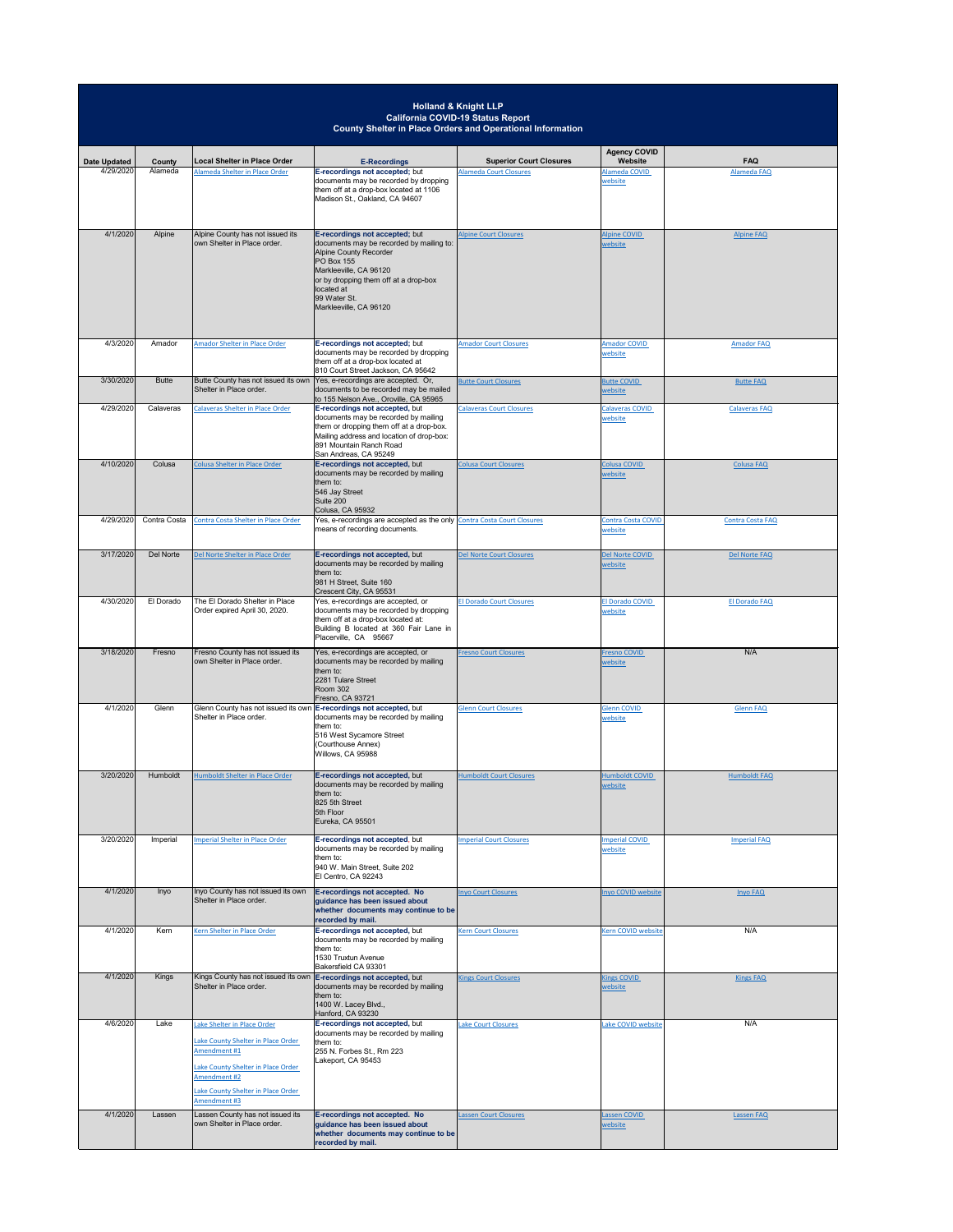| 4/10/2020 | Los Angeles   | Los Angeles Shelter in Place                                                                                                                                                   | Yes, e-recordings are accepted. Or,                                                                                                                                          | Los Angeles Court Closures          | Los Angeles COVID                      | <b>Los Angeles FAQ</b> |
|-----------|---------------|--------------------------------------------------------------------------------------------------------------------------------------------------------------------------------|------------------------------------------------------------------------------------------------------------------------------------------------------------------------------|-------------------------------------|----------------------------------------|------------------------|
|           |               |                                                                                                                                                                                | documents to be recorded may be mailed<br>to:<br>P.O. Box 1250                                                                                                               |                                     | website                                |                        |
| 4/7/2020  | Madera        | Madera Shelter in Place Order                                                                                                                                                  | Norwalk, CA 90651-1250.<br>Yes, e-recordings are accepted. Or,                                                                                                               | <b>Madera Court Closures</b>        | Madera COVID                           | Madera FAQ             |
|           |               |                                                                                                                                                                                | documents to be recorded may be mailed<br>$\vert$ to :<br>200 W. 4th Street,<br>Madera, CA 93637                                                                             |                                     | website                                |                        |
| 4/29/2020 | Marin         | Marin Shelter in Place Order                                                                                                                                                   | Yes, e-recordings are accepted. Or                                                                                                                                           | <b>Marin Court Closures</b>         | <b>Marin COVID</b>                     | <b>Marin FAQ</b>       |
|           |               |                                                                                                                                                                                | documents may be recorded by mailing to:<br>3501 Civic Center Drive, Room 232, San<br>Rafael, CA 94903. A drop-box is also<br>available at that address.                     |                                     | website                                |                        |
| 4/7/2020  | Mariposa      | Mariposa Shelter in Place Order                                                                                                                                                | E-recordings not accepted. No<br>guidance has been issued about<br>whether documents may continue to be<br>recorded by mail.                                                 | <b>Mariposa Court Closures</b>      | Mariposa COVID<br>website              | <b>Mariposa FAQ</b>    |
| 4/24/2020 | Mendocino     | Mendocino Shelter in Place Order                                                                                                                                               | E-recordings not accepted. No<br>guidance has been issued about<br>whether documents may continue to be<br>recorded by mail.                                                 | <b>Mendocino Court Closures</b>     | <b>Mendocino COVID</b><br>website      | <b>Mendocino FAQ</b>   |
| 4/24/2020 | Merced        | Merced Shelter in Place Order                                                                                                                                                  | Yes, e-recordings are accepted. Or<br>documents may be recorded by mailing to:<br>2222 "M" Street<br>Merced, CA 95340. A drop-box is also<br>available at that address.      | <b>Merced Court Closures</b>        | <b>Merced COVID</b><br>website         | <b>Merced FAQ</b>      |
| 3/19/2020 | Modoc         | Modoc County has not issued its<br>Jown Shelter in Place Order.                                                                                                                | Yes, e-recordings are accepted. Or<br>documents may be recorded by mailing to:<br>204 S. Court St., Rm 106<br>Alturas, CA 96101-4020                                         | <b>Modoc Court Closures</b>         | <b>Modoc COVID</b><br>website          | N/A                    |
|           |               |                                                                                                                                                                                |                                                                                                                                                                              |                                     |                                        |                        |
| 3/17/2020 | Mono          | Mono Shelter in Place Order                                                                                                                                                    | Yes, e-recordings are accepted. Or<br>documents may be recorded by dropping<br>them off at a drop-box located at:<br><b>Annex I</b><br>74 School St.<br>Bridgeport, CA 93517 | <b>Mono Court Closures</b>          | <b>Mono COVID</b><br>website           | <b>Mono FAQ</b>        |
| 5/1/2020  | Monterey      | Monterey Shelter in Place Order                                                                                                                                                | Yes, e-recordings are accepted. Or                                                                                                                                           | <b>Monterey Court Closures</b>      | <b>Monterey COVID</b>                  | <b>Monterey FAQ</b>    |
|           |               |                                                                                                                                                                                | documents may be recorded by mailing to:<br>168 West Alisal Street, 1st Floor<br>Salinas, CA 93901                                                                           |                                     | website                                |                        |
| 4/22/2020 | Napa          | Napa Shelter in Place Order                                                                                                                                                    | Yes, e-recordings are accepted. Or<br>documents may be recorded by mailing to:<br>1127 1st Street<br>Suite A<br>Napa, CA 94559                                               | <b>Napa Court Closures</b>          | <b>Napa COVID</b><br>website           | Napa FAQ               |
| 4/27/2020 | Nevada        | Nevada Shelter in Place Order                                                                                                                                                  | Yes, e-recordings are accepted. Or<br>documents may be recorded by mailing to:<br>950 Maidu Avenue<br>Suite 210<br>Nevada City, CA 95959                                     | <b>Nevada Court Closures</b>        | Nevada COVID<br>website                | <b>Nevada FAQ</b>      |
| 3/30/2020 | Orange        | Orange Shelter in Place Order has<br>been superseded by the California<br><b>Executive Order N-33-20</b>                                                                       | Yes, e-recordings are accepted. Or<br>documents may be recorded by mailing to:<br>12 Civic Center Plaza<br>Santa Ana, CA 92701                                               | <b>Orange Court Closures</b>        | <b>Orange COVID</b><br>website         | <b>Orange FAQ</b>      |
| 4/16/2020 | Placer        | Placer Shelter in Place Order                                                                                                                                                  | Yes, e-recordings are accepted. Or<br>documents may be recorded by mailing to:<br>2954 Richardson Drive<br>Auburn, CA 95603                                                  | <b>Placer Court Closures</b>        | <b>Placer COVID</b><br>website         | <b>Placer FAQ</b>      |
| 3/20/2020 | Plumas        | Plumas County has not issued its own                                                                                                                                           | E-recordings are not accepted. But                                                                                                                                           | <b>Plumas Court Closures</b>        | <b>Plumas COVID</b>                    | N/A                    |
|           |               | Shelter in Place Order.                                                                                                                                                        | documents may be recorded by mailing to:<br>520 Main Street<br>Room 102<br>Quincy, CA 95971. A drop-box is also<br>available at that address.                                |                                     | website                                |                        |
| 4/20/2020 | Riverside     | Riverside Shelter in Place Order                                                                                                                                               | Yes, e-recordings are accepted. Or<br>documents may be recorded by mailing to:<br>4080 Lemon St.<br>Riverside, CA 92501                                                      | <b>Riverside Court Closures</b>     | <b>Riverside COVID</b><br>website      | <b>Riverside FAQ</b>   |
| 5/1/2020  | Sacramento    | Sacramento Shelter in Place Order                                                                                                                                              | Yes, e-recordings are accepted. Or<br>documents may be recorded by mailing to<br>or dropping off in the mail slot at:<br>720 F Street,<br>Sacramento, CA 95814               | <b>Sacramento Court Closures</b>    | <b>Sacramento COVID</b><br>website     | Sacramento FAQ         |
| 5/3/2020  | San Benito    | The San Benito Shelter in Place Order<br>expired May 3, 2020.                                                                                                                  | E-recordings are not accepted. But<br>documents may be recorded by mailing to:<br>440 Fifth Street<br>Second Floor Room 206<br>Hollister, CA 95023                           | <b>San Benito Court Closures</b>    | <b>San Benito COVID</b><br>website     | San Benito FAQ         |
|           |               | 4/6/2020 San Bernardino San Bernardino Shelter in Place Order<br>San Bernardino Public Health Order,<br>March 27, 2020<br>San Bernardino Public Health Order,<br>April 6, 2020 | Yes, e-recordings are accepted. Or<br>documents may be recorded by mailing to:<br>222 W. Hospitality Lane, 1st Floor<br>San Bernardino, CA 92415-0022                        | San Bernardino Court Closures       | San Bernardino<br><b>COVID website</b> | N/A                    |
| 4/30/2020 | San Diego     | San Diego Shelter in Place Order                                                                                                                                               | Yes, e-recordings are accepted. Or<br>documents may be recorded by mailing to:<br>1600 Pacific Highway, Suite 260<br>San Diego, CA 92101                                     | <b>San Diego Court Closures</b>     | <b>San Diego COVID</b><br>website      | <b>San Diego FAQ</b>   |
| 4/29/2020 | San Francisco | San Francisco Shelter in Place Order                                                                                                                                           | Yes, e-recordings are accepted. Or<br>documents may be recorded by mailing to:<br>Office of the Assessor-Recorder, City Hall,                                                | <b>San Francisco Court Closures</b> | San Francisco<br><b>COVID website</b>  | San Francisco FAQ      |

| Room 190, 1 Dr. Carlton B. Goodlett |  |  |
|-------------------------------------|--|--|
| Place, San Francisco, CA 94102      |  |  |
|                                     |  |  |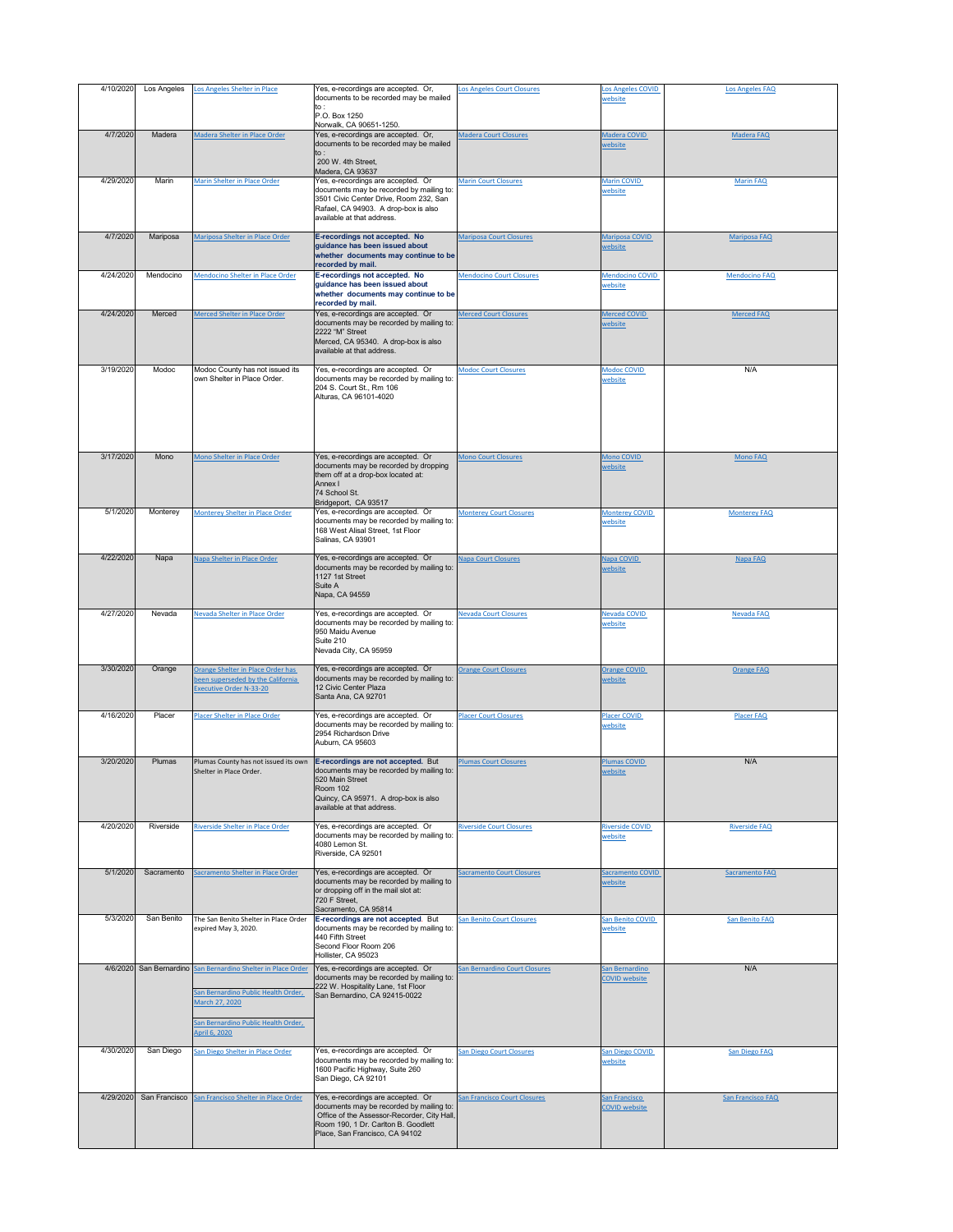| 4/24/2020 | San Joaquin       | San Joaquin Shelter in Place Order                                                                                                                                              | Yes, e-recordings are accepted. Or<br>documents may be recorded by mailing to:<br>44 North San Joaquin Street<br>Second Floor, Suite 260<br>Stockton, CA 95202                                                                                                                                                                                                                | <b>San Joaquin Court Closures</b> | <b>San Joaquin COVID</b><br>website     | San Joaquin FAQ       |
|-----------|-------------------|---------------------------------------------------------------------------------------------------------------------------------------------------------------------------------|-------------------------------------------------------------------------------------------------------------------------------------------------------------------------------------------------------------------------------------------------------------------------------------------------------------------------------------------------------------------------------|-----------------------------------|-----------------------------------------|-----------------------|
|           |                   | 3/18/2020 San Luis Obispo San Luis Obispo Shelter in Place Order<br>San Luis Obispo Shelter in Place Order<br>Amendment                                                         | Yes, e-recordings are accepted. Or<br>documents may be recorded by mailing                                                                                                                                                                                                                                                                                                    | San Luis Obispo Court Closures    | San Luis Obispo<br><b>COVID website</b> | San Luis Obispo FAQ   |
| 4/29/2020 | San Mateo         | San Mateo Shelter in Place Order                                                                                                                                                | Yes, e-recordings are accepted. Or<br>documents may be recorded by mailing to:<br>555 County Center, 1st Floor<br>Redwood City, CA 94063                                                                                                                                                                                                                                      | <b>San Mateo Court Closures</b>   | San Mateo COVID<br>website              | San Mateo FAQ         |
| 4/24/2020 | Santa Barbara     | Santa Barbara Shelter in Place Order                                                                                                                                            | E-recordings not allowed. The County's<br>website says they intend to implement e-<br>recordings staring in May. But the County<br>is providing two drop-box locations where<br>documents to be recorded may be<br>dropped off:<br>$(1)$ 511 E Lakeside Parkway<br>Santa Maria CA 93455; or<br>$(2)$ 1100 Anacapa Street,<br><b>Hall of Records</b><br>Santa Barbara CA 93101 | Santa Barbara Court Closures      | Santa Barbara<br><b>COVID</b> website   | Santa Barbara FAQ     |
| 4/29/2020 | Santa Clara       | Santa Clara Shelter in Place Order                                                                                                                                              | Yes, e-recordings are accepted. Or<br>documents may be recorded by mailing to:<br>70 W. Hedding St., 1st Floor<br>San Jose, CA 95110                                                                                                                                                                                                                                          | <b>Santa Clara Court Closures</b> | <b>Santa Clara COVID</b><br>website     | Santa Clara FAQ       |
| 4/29/2020 | Santa Cruz        | Santa Cruz Shelter in Place Order                                                                                                                                               | Yes, e-recordings are accepted. Or<br>documents may be recorded by dropping<br>them off at a drop box located at:<br>701 Ocean St., Rm 230, Santa Cruz, CA,<br>95060                                                                                                                                                                                                          | <b>Santa Cruz Court Closures</b>  | Santa Cruz COVID<br>website             | Santa Cruz FAQ        |
| 4/1/2020  | Shasta            | Shasta County has not issued its<br>Iown Shelter in Place order.                                                                                                                | Yes, e-recordings are accepted. Or<br>documents may be recorded by mailing to:<br>1450 Court St, Ste 208<br>Redding, CA 96001-1670                                                                                                                                                                                                                                            | <b>Shasta Court Closures</b>      | <b>Shasta COVID</b><br>website          | Shasta FAQ            |
| 4/1/2020  | Sierra            | Sierra County has not issued its own <b>E-recordings not accepted. No</b><br>Shelter in Place order.                                                                            | guidance has been issued about<br>whether documents may continue to be<br>recorded by mail.                                                                                                                                                                                                                                                                                   | <b>Sierra Court Closures</b>      | Sierra COVID<br>website                 | N/A                   |
| 3/16/2020 | Siskiyou          | Siskiyou Shelter in Place Order                                                                                                                                                 | <b>E-recordings not accepted. No</b><br>guidance has been issued about<br>whether documents may continue to be<br>recorded by mail.                                                                                                                                                                                                                                           | <b>Siskiyou Court Closures</b>    | <b>Siskiyou COVID</b><br>website        | N/A                   |
| 5/1/2020  | Solano            | Solano Shelter in Place Order<br><b>Solano County Shelter in Place</b><br>Amendment                                                                                             | E-recordings are not accepted. But<br>documents may be recorded by mailing to:<br>675 Texas Street Suite 2700<br>Fairfield, California 94533-6338                                                                                                                                                                                                                             | <b>Solano Court Closures</b>      | Solano COVID<br>website                 | <b>Solano FAQ</b>     |
| 5/1/2020  | Sonoma            | Sonoma Shelter in Place Order                                                                                                                                                   | Yes, e-recordings are accepted. Or<br>documents may be recorded by mailing to:<br>585 Fiscal Drive<br>Room 103<br>Santa Rosa, CA 95403                                                                                                                                                                                                                                        | <b>Sonoma Court Closures</b>      | Sonoma COVID<br>website                 | N/A                   |
| 4/22/2020 | <b>Stanislaus</b> | Stanislaus Shelter in Place Order.                                                                                                                                              | E-recordings are not accepted. But<br>documents may be recorded by mailing to:<br>1021 "l"<br>Modesto, CA 95354                                                                                                                                                                                                                                                               | <b>Stanislaus Court Closures</b>  | <b>Stanislaus COVID</b><br>website      | <b>Stanislaus FAQ</b> |
| 4/6/2020  | Sutter            | <b>Sutter Shelter in Place Order</b>                                                                                                                                            | E-recordings are not accepted. But<br>documents may be recorded by mailing to:<br>433 2nd Street<br>Yuba City, CA 95991                                                                                                                                                                                                                                                       | <b>Sutter Court Closures</b>      | <b>Sutter COVID</b><br>website          | <b>Sutter FAQ</b>     |
| 3/20/2020 | Tehama            | Tehama Shelter in Place Order                                                                                                                                                   | Yes, e-recordings are accepted. Or<br>documents may be recorded by mailing to:<br>633 Washington Street<br>Room 11<br>Red Bluff, CA 96080                                                                                                                                                                                                                                     | <b>Tehama Court Closures</b>      | <b>Tehama COVID</b><br>website          | <b>Tehama FAQ</b>     |
| 3/30/2020 | <b>Trinity</b>    | Trinity County has not issued its own<br>Shelter in Place Order, it has issued a<br>Health Order restricting travel into the<br>County<br><b>Trinity Health Order Amendment</b> | E-recordings are not accepted. But<br>documents may be recorded by mailing to:<br>11 Court Street<br>Weaverville, CA 96093. A drop-box is also<br>available at that address, outside Room<br>112.                                                                                                                                                                             | <b>Trinity Court Closures</b>     | <b>Trinity COVID</b><br>website         | N/A                   |
| 3/19/2020 | Tulare            | Tulare Shelter in Place Order                                                                                                                                                   | Yes, e-recordings are accepted. Or<br>documents may be recorded by mailing to:<br>221 S. Mooney Blvd.,<br><b>Room 103,</b><br>Visalia, CA 93291                                                                                                                                                                                                                               | <b>Tulare Court Closures</b>      | <b>Tulare COVID</b><br>website          | <b>Tulare FAQ</b>     |
| 3/17/2020 | Tuolumne          | Tuolumne Shelter in Place Order                                                                                                                                                 | E-recordings are not accepted. But<br>documents may be recorded by mailing to:<br>2 South Green Street, Sonora CA 935370.<br>A drop-box is also available at that<br>address.                                                                                                                                                                                                 | <b>Tuolumne Court Closures</b>    | <b>Tuolumne COVID</b><br>website        | <b>Tuolumne FAQ</b>   |
| 4/18/2020 | Ventura           | Ventura Shelter in Place Order                                                                                                                                                  | Yes, e-recordings are accepted. Or<br>documents may be recorded by mailing to:<br>800 S Victoria Ave<br>Ventura, CA 93009                                                                                                                                                                                                                                                     | <b>Ventura Court Closures</b>     | <b>Ventura COVID</b><br>Website         | <b>Ventura FAQ</b>    |
| 4/30/2020 | Yolo              | Yolo Shelter in Place Order and<br><b>Extension</b>                                                                                                                             | <b>E-recordings not accepted. No</b><br>guidance has been issued about<br>whether documents may continue to be<br>recorded by mail.                                                                                                                                                                                                                                           | <b>Yolo Court Closures</b>        | <b>Yolo COVID website</b>               | <b>Yolo FAQ</b>       |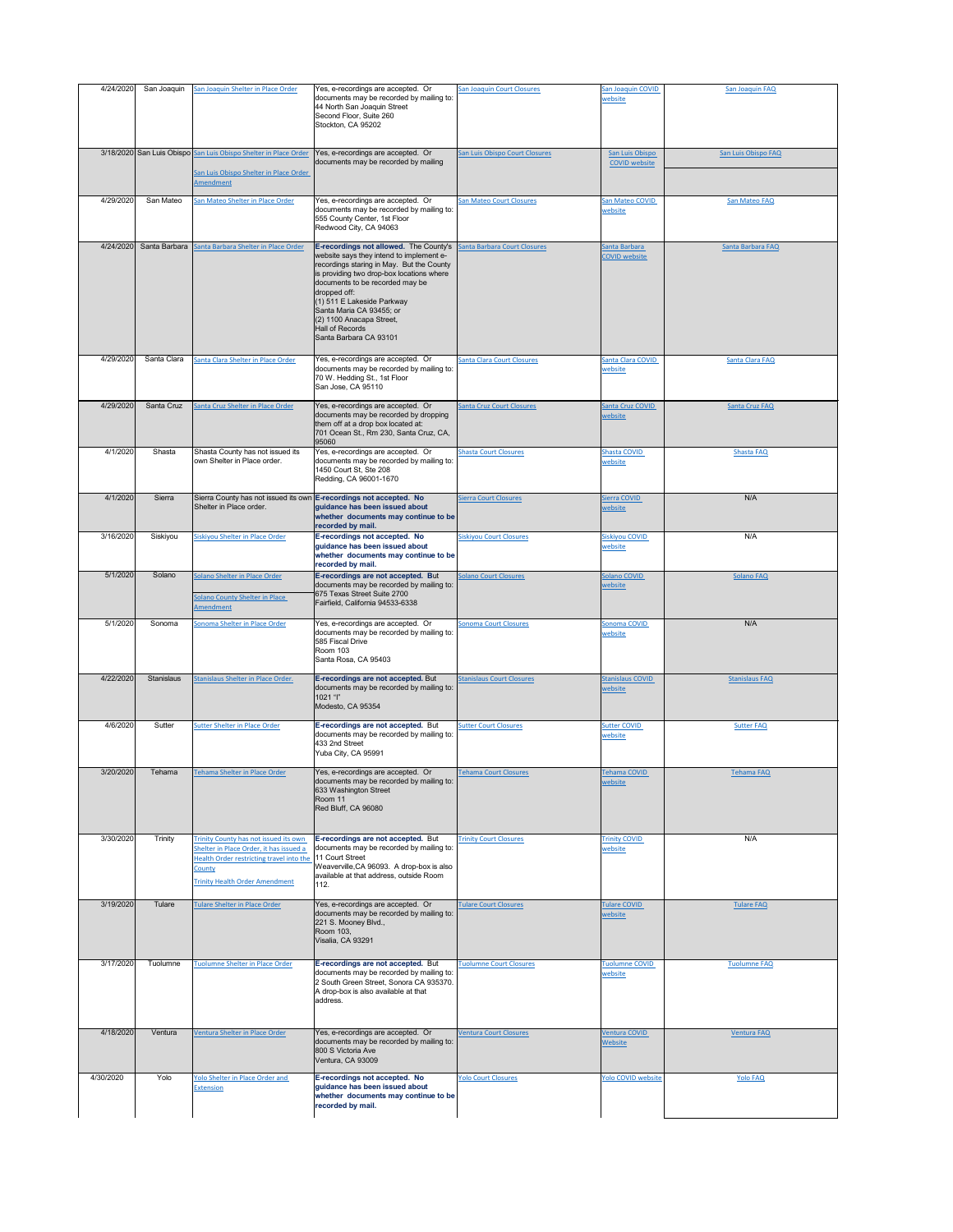| 4/6/2020                                                                                                                                                                                                                                                                                                                                                                                                                                                              | Yuba | Yuba Shelter in Place Order | Yes, e-recordings are accepted. Or<br>documents may be recorded by mailing to:<br>915 8th Street, Suite 107, Marysville, CA<br>95901 | <b>Yuba Court Closures</b> | Yuba COVID<br><b>Website</b> | Yuba FAQ |  |
|-----------------------------------------------------------------------------------------------------------------------------------------------------------------------------------------------------------------------------------------------------------------------------------------------------------------------------------------------------------------------------------------------------------------------------------------------------------------------|------|-----------------------------|--------------------------------------------------------------------------------------------------------------------------------------|----------------------------|------------------------------|----------|--|
| <b>Disclaimer:</b> The information provided is general information and not designed to be and should not be relied on as your sole source of information when analyzing and resolving a specific legal<br>Issue. Please also note that this summary may NOT be comprehensive in this rapidly changing area. If you have specific questions about how the shelter orders in California affect your business,<br>please contact our COVID-19 team for legal assistance. |      |                             |                                                                                                                                      |                            |                              |          |  |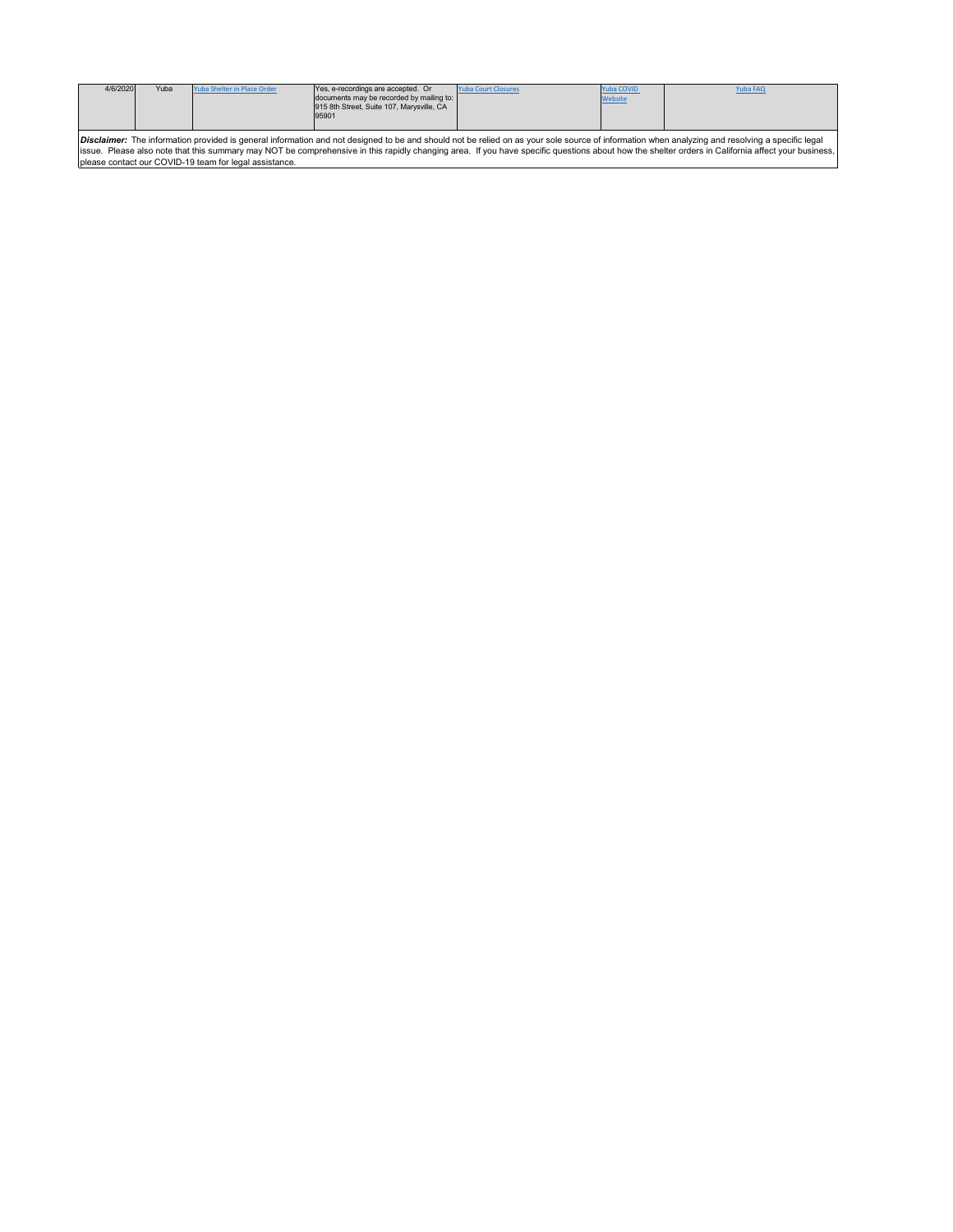| Date Updated       | <b>City</b>             | <b>Local Shelter in Place Order</b>  | <b>Agency COVID Website</b>                    | <b>FAQs</b>                           |
|--------------------|-------------------------|--------------------------------------|------------------------------------------------|---------------------------------------|
| 4/29/2020 Berkeley |                         | Berkeley Shelter in Place Order      | <b>Berkeley COVID Website</b>                  | <b>Berkeley FAQ</b>                   |
|                    | 3/20/2020 Culver City   | Culver Shelter in Place Order        | <b>Culver COVID Website</b>                    | <b>Culver FAQ</b>                     |
| 3/21/2020 Glendale |                         | Glendale Shelter in Place Order      | <b>Glendale COVID Website</b>                  | <b>Glendale FAQ</b>                   |
|                    | 4/10/2020 Long Beach    | Long Beach Shelter in Place Order    | Long Beach COVID Website                       | Long Beach FAQ                        |
|                    | $4/10/2020$ Los Angeles | Los Angeles Shelter in Place Order   | Los Angeles COVID Website                      | <b>Los Angeles FAQ</b>                |
|                    | 4/11/2020 Pasadena      | Pasadena Shelter in Place Order      | Pasadena COVID Website                         | Pasadena FAQ                          |
|                    | 3/30/2020 San Diego     | San Diego Shelter in Place Order     | San Diego COVID Website                        | IN/A                                  |
|                    | 4/29/2020 San Francisco | San Francisco Shelter in Place Order | Please see County information for the City and | Please see County information for the |
|                    |                         |                                      | County of San Francisco                        | City and County of San Francisco      |

## **Holland & Knight LLP California COVID-19 Status Report Select Cities Shelter in Place Orders and Operational Information\***

\*Please note this is not a comprehensive listing of all California municipalities.

*Disclaimer:* The information provided is general information and not designed to be and should not be relied on as your sole source of information when analyzing and resolving a specific legal issue. Please also note that this summary may NOT be comprehensive in this rapidly changing area. If you have specific questions about how the shelter orders in California affect your business, please contact our COVID-19 team for legal assistance.